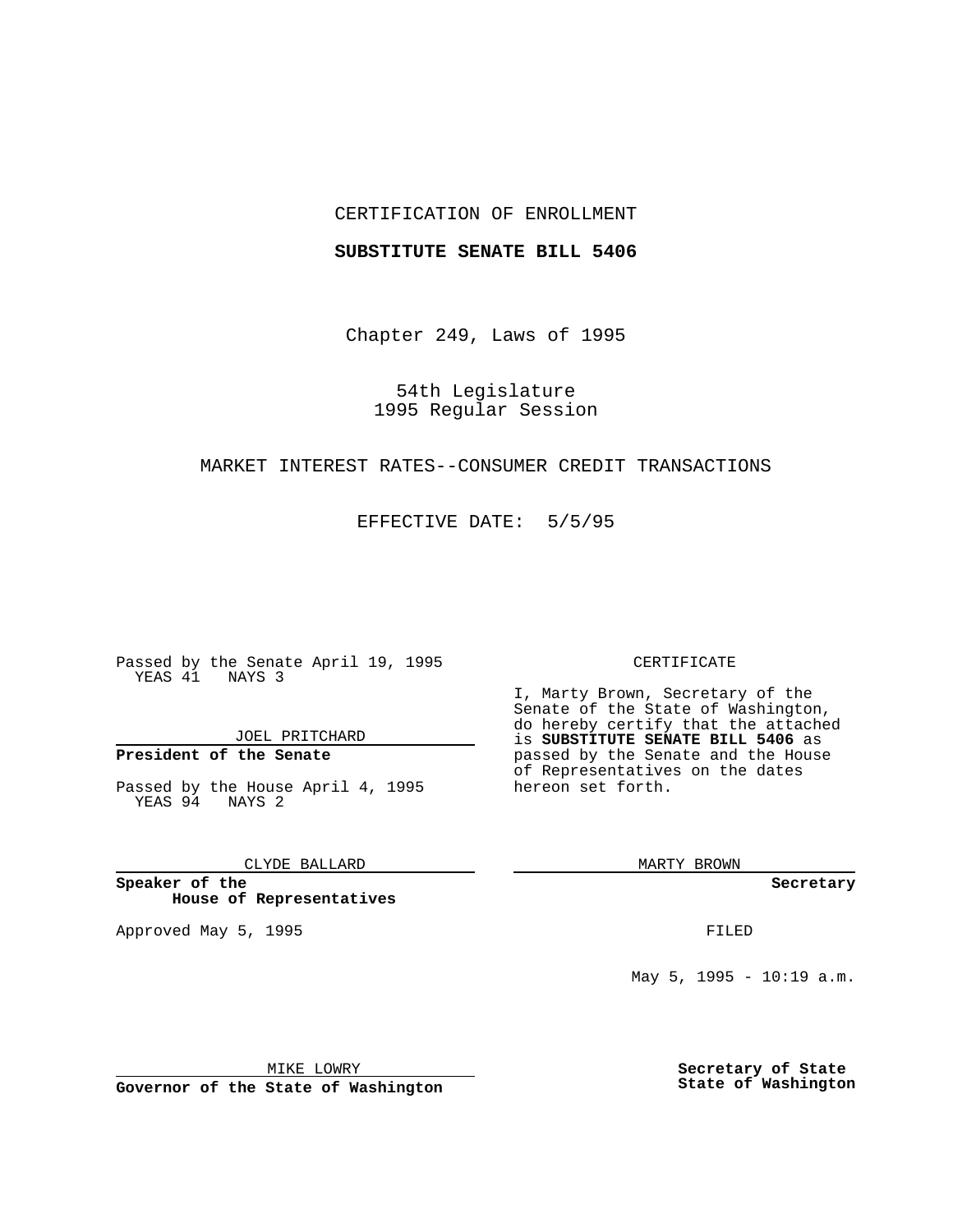## **SUBSTITUTE SENATE BILL 5406** \_\_\_\_\_\_\_\_\_\_\_\_\_\_\_\_\_\_\_\_\_\_\_\_\_\_\_\_\_\_\_\_\_\_\_\_\_\_\_\_\_\_\_\_\_\_\_

\_\_\_\_\_\_\_\_\_\_\_\_\_\_\_\_\_\_\_\_\_\_\_\_\_\_\_\_\_\_\_\_\_\_\_\_\_\_\_\_\_\_\_\_\_\_\_

AS AMENDED BY THE HOUSE

Passed Legislature - 1995 Regular Session

### **State of Washington 54th Legislature 1995 Regular Session**

**By** Senate Committee on Financial Institutions & Housing (originally sponsored by Senators Prentice, Sellar and C. Anderson)

Read first time 02/23/95.

 AN ACT Relating to continuing market interest rates for consumer 2 credit transactions; adding a new section to chapter 63.14 RCW; creating new sections; repealing RCW 63.14.135; repealing 1992 c 193 s 4 (uncodified); and declaring an emergency.

5 BE IT ENACTED BY THE LEGISLATURE OF THE STATE OF WASHINGTON:

6 NEW SECTION. **Sec. 1.** The following acts or parts of acts are each 7 repealed:

8 (1) 1992 c 193 s 4 (uncodified); and

9 (2) RCW 63.14.135 and 1992 c 193 s 2, 1989 c 112 s 2, 1988 c 72 s 10 1, & 1986 c 60 s 2.

11 NEW SECTION. **Sec. 2.** This act applies prospectively only and not 12 retroactively. It applies only to retail installment transactions 13 entered into on or after the effective date of this act.

14 NEW SECTION. **Sec. 3.** The repeals in section 1 of this act shall 15 not be construed as affecting any existing right acquired or liability 16 or obligation incurred under the statutes repealed or under any rule or